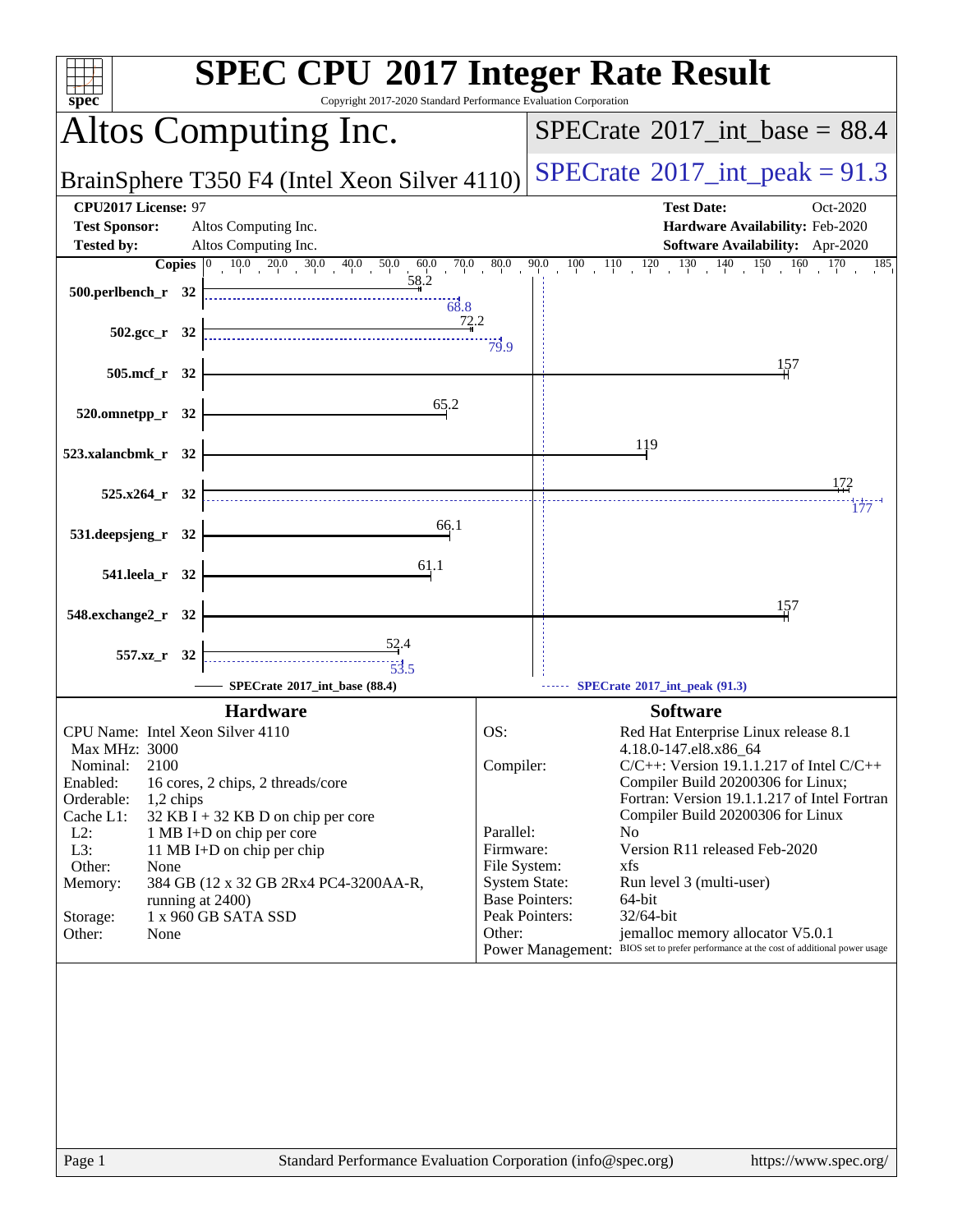

Copyright 2017-2020 Standard Performance Evaluation Corporation

# Altos Computing Inc.

 $SPECrate$ <sup>®</sup> $2017$ \_int\_base = 88.4

BrainSphere T350 F4 (Intel Xeon Silver  $4110$ ) [SPECrate](http://www.spec.org/auto/cpu2017/Docs/result-fields.html#SPECrate2017intpeak)<sup>®</sup>[2017\\_int\\_peak =](http://www.spec.org/auto/cpu2017/Docs/result-fields.html#SPECrate2017intpeak) 91.3

**[Test Sponsor:](http://www.spec.org/auto/cpu2017/Docs/result-fields.html#TestSponsor)** Altos Computing Inc. **[Hardware Availability:](http://www.spec.org/auto/cpu2017/Docs/result-fields.html#HardwareAvailability)** Feb-2020

**[CPU2017 License:](http://www.spec.org/auto/cpu2017/Docs/result-fields.html#CPU2017License)** 97 **[Test Date:](http://www.spec.org/auto/cpu2017/Docs/result-fields.html#TestDate)** Oct-2020 **[Tested by:](http://www.spec.org/auto/cpu2017/Docs/result-fields.html#Testedby)** Altos Computing Inc. **[Software Availability:](http://www.spec.org/auto/cpu2017/Docs/result-fields.html#SoftwareAvailability)** Apr-2020

## **[Results Table](http://www.spec.org/auto/cpu2017/Docs/result-fields.html#ResultsTable)**

|                                             | <b>Base</b>   |                |       |                |       | <b>Peak</b>    |              |               |                |              |                |              |                |              |
|---------------------------------------------|---------------|----------------|-------|----------------|-------|----------------|--------------|---------------|----------------|--------------|----------------|--------------|----------------|--------------|
| <b>Benchmark</b>                            | <b>Copies</b> | <b>Seconds</b> | Ratio | <b>Seconds</b> | Ratio | <b>Seconds</b> | <b>Ratio</b> | <b>Copies</b> | <b>Seconds</b> | <b>Ratio</b> | <b>Seconds</b> | <b>Ratio</b> | <b>Seconds</b> | <b>Ratio</b> |
| $500.$ perlbench_r                          | 32            | 873            | 58.4  | 882            | 57.8  | 875            | 58.2         | 32            | 742            | 68.6         | <b>741</b>     | 68.8         | 741            | 68.8         |
| 502.gcc_r                                   | 32            | 633            | 71.5  | 628            | 72.2  | 627            | 72.2         | 32            | 568            | 79.7         | 567            | 79.9         | 567            | 79.9         |
| $505$ .mcf r                                | 32            | 330            | 157   | 332            | 156   | 329            | 157          | 32            | <b>330</b>     | 157          | 332            | 156          | 329            | 157          |
| 520.omnetpp_r                               | 32            | 644            | 65.1  | 644            | 65.2  | 643            | 65.3         | 32            | 644            | 65.1         | 644            | 65.2         | 643            | 65.3         |
| 523.xalancbmk r                             | 32            | 284            | 119   | 284            | 119   | 284            | 119          | 32            | 284            | <b>119</b>   | 284            | 119          | 284            | 119          |
| 525.x264 r                                  | 32            | 326            | 172   | 329            | 170   | 324            | 173          | 32            | 321            | 174          | 317            | 177          | 308            | 182          |
| 531.deepsjeng_r                             | 32            | 555            | 66.1  | 555            | 66.1  | 555            | 66.1         | 32            | 555            | 66.1         | 555            | 66.1         | 555            | 66.1         |
| 541.leela r                                 | 32            | 867            | 61.1  | 867            | 61.1  | 869            | 61.0         | 32            | 867            | 61.1         | 867            | 61.1         | 869            | 61.0         |
| 548.exchange2_r                             | 32            | 535            | 157   | 538            | 156   | 535            | 157          | 32            | 535            | 157          | 538            | 156          | 535            | 157          |
| 557.xz r                                    | 32            | 662            | 52.2  | 659            | 52.4  | 659            | 52.4         | 32            | 647            | 53.4         | 646            | 53.5         | 645            | 53.6         |
| $SPECrate^{\otimes}2017$ int base =<br>88.4 |               |                |       |                |       |                |              |               |                |              |                |              |                |              |

**[SPECrate](http://www.spec.org/auto/cpu2017/Docs/result-fields.html#SPECrate2017intpeak)[2017\\_int\\_peak =](http://www.spec.org/auto/cpu2017/Docs/result-fields.html#SPECrate2017intpeak) 91.3**

Results appear in the [order in which they were run.](http://www.spec.org/auto/cpu2017/Docs/result-fields.html#RunOrder) Bold underlined text [indicates a median measurement.](http://www.spec.org/auto/cpu2017/Docs/result-fields.html#Median)

## **[Compiler Notes](http://www.spec.org/auto/cpu2017/Docs/result-fields.html#CompilerNotes)**

The inconsistent Compiler version information under Compiler Version section is due to a discrepancy in Intel Compiler. The correct version of C/C++ compiler is: Version 19.1.1.217 Build 20200306 Compiler for Linux The correct version of Fortran compiler is: Version 19.1.1.217 Build 20200306 Compiler for Linux

## **[Submit Notes](http://www.spec.org/auto/cpu2017/Docs/result-fields.html#SubmitNotes)**

 The numactl mechanism was used to bind copies to processors. The config file option 'submit' was used to generate numactl commands to bind each copy to a specific processor. For details, please see the config file.

## **[Operating System Notes](http://www.spec.org/auto/cpu2017/Docs/result-fields.html#OperatingSystemNotes)**

Stack size set to unlimited using "ulimit -s unlimited"

## **[Environment Variables Notes](http://www.spec.org/auto/cpu2017/Docs/result-fields.html#EnvironmentVariablesNotes)**

```
Environment variables set by runcpu before the start of the run:
LD_LIBRARY_PATH =
      "/home/cpu2017/lib/intel64:/home/cpu2017/lib/ia32:/home/cpu2017/je5.0.1-
      32"
MALLOC_CONF = "retain:true"
```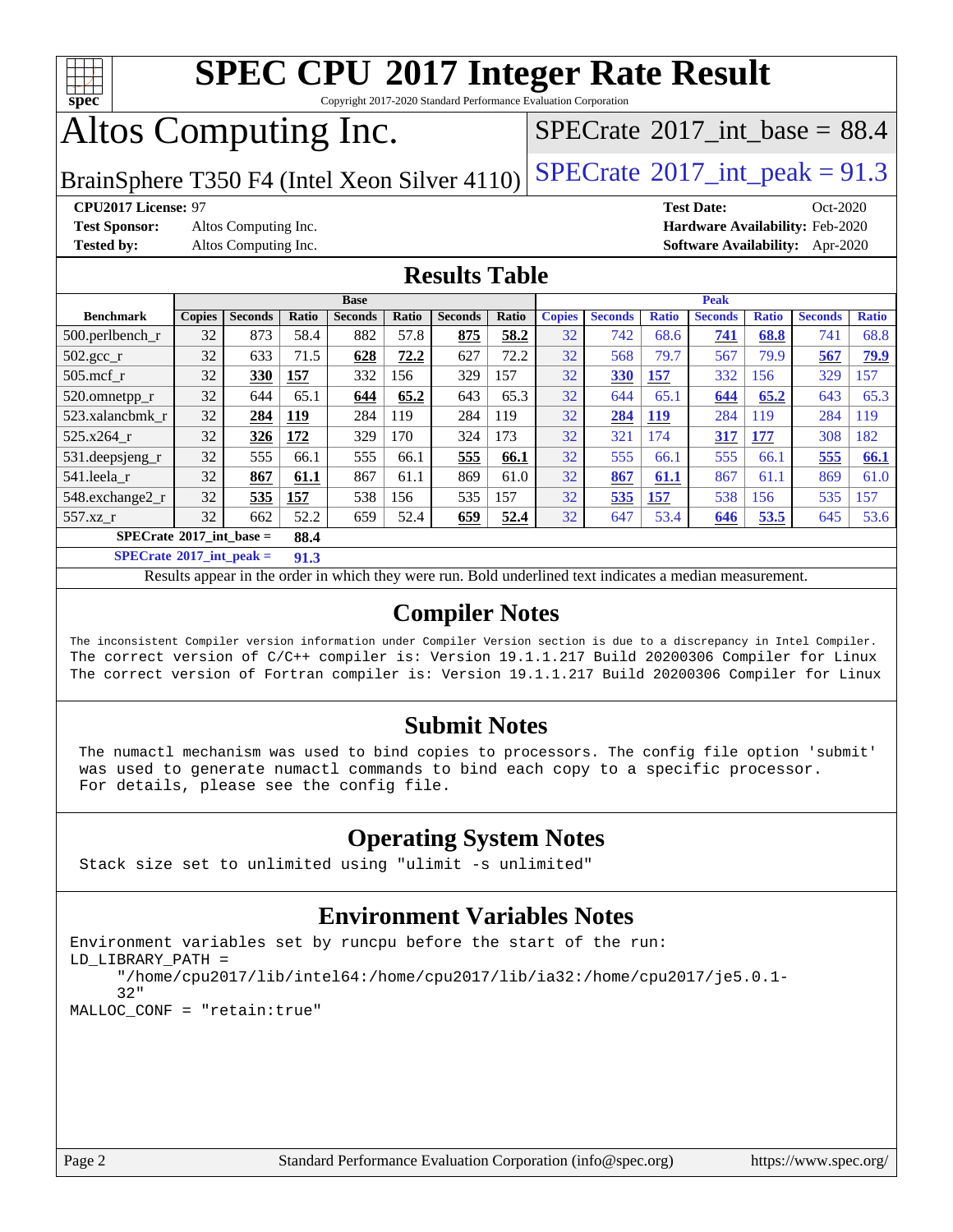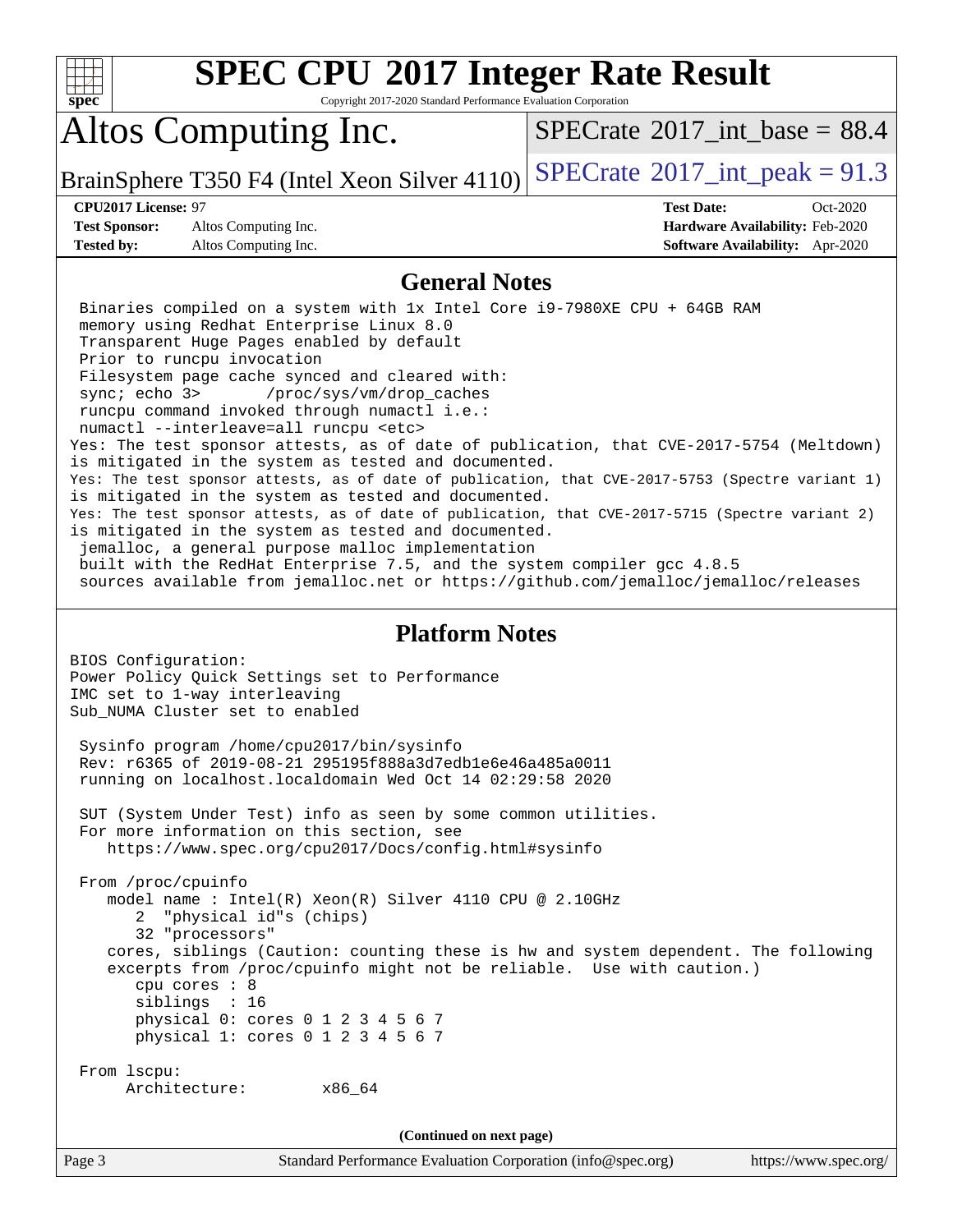

Copyright 2017-2020 Standard Performance Evaluation Corporation

Altos Computing Inc.

[SPECrate](http://www.spec.org/auto/cpu2017/Docs/result-fields.html#SPECrate2017intbase)<sup>®</sup>2017 int\_base =  $88.4$ 

BrainSphere T350 F4 (Intel Xeon Silver  $4110$ ) [SPECrate](http://www.spec.org/auto/cpu2017/Docs/result-fields.html#SPECrate2017intpeak)<sup>®</sup>[2017\\_int\\_peak =](http://www.spec.org/auto/cpu2017/Docs/result-fields.html#SPECrate2017intpeak) 91.3

**[Test Sponsor:](http://www.spec.org/auto/cpu2017/Docs/result-fields.html#TestSponsor)** Altos Computing Inc. **[Hardware Availability:](http://www.spec.org/auto/cpu2017/Docs/result-fields.html#HardwareAvailability)** Feb-2020 **[Tested by:](http://www.spec.org/auto/cpu2017/Docs/result-fields.html#Testedby)** Altos Computing Inc. **[Software Availability:](http://www.spec.org/auto/cpu2017/Docs/result-fields.html#SoftwareAvailability)** Apr-2020

**[CPU2017 License:](http://www.spec.org/auto/cpu2017/Docs/result-fields.html#CPU2017License)** 97 **[Test Date:](http://www.spec.org/auto/cpu2017/Docs/result-fields.html#TestDate)** Oct-2020

### **[Platform Notes \(Continued\)](http://www.spec.org/auto/cpu2017/Docs/result-fields.html#PlatformNotes)**

| $CPU$ op-mode( $s$ ):       | $32$ -bit, $64$ -bit                                                                 |
|-----------------------------|--------------------------------------------------------------------------------------|
| Byte Order:                 | Little Endian                                                                        |
| CPU(s):                     | 32                                                                                   |
| On-line CPU(s) list: $0-31$ |                                                                                      |
| Thread(s) per core:         | 2                                                                                    |
| $Core(s)$ per socket:       | 8                                                                                    |
| Socket(s):                  | 2                                                                                    |
| NUMA $node(s):$             | $\overline{2}$                                                                       |
| Vendor ID:                  | GenuineIntel                                                                         |
| CPU family:                 | 6                                                                                    |
| Model:                      | 85                                                                                   |
| Model name:                 | $Intel(R) Xeon(R) Silver 4110 CPU @ 2.10GHz$                                         |
| Stepping:                   | 4                                                                                    |
| CPU MHz:                    | 2400.006                                                                             |
| CPU max MHz:                | 3000.0000                                                                            |
| CPU min MHz:                | 800.0000                                                                             |
| BogoMIPS:                   | 4200.00                                                                              |
| Virtualization:             | $VT - x$                                                                             |
| L1d cache:                  | 32K                                                                                  |
| Lli cache:                  | 32K                                                                                  |
| $L2$ cache:                 | 1024K                                                                                |
| $L3$ cache:                 | 11264K                                                                               |
| NUMA $node0$ $CPU(s):$      | $0 - 7$ , 16-23                                                                      |
| NUMA nodel $CPU(s):$        | $8 - 15, 24 - 31$                                                                    |
| Flaqs:                      | fpu vme de pse tsc msr pae mce cx8 apic sep mtrr pge mca cmov                        |
|                             | pat pse36 clflush dts acpi mmx fxsr sse sse2 ss ht tm pbe syscall nx pdpelgb rdtscp  |
|                             | lm constant_tsc art arch_perfmon pebs bts rep_good nopl xtopology nonstop_tsc cpuid  |
|                             | aperfmperf pni pclmulqdq dtes64 monitor ds_cpl vmx smx est tm2 ssse3 sdbg fma cx16   |
|                             | xtpr pdcm pcid dca sse4_1 sse4_2 x2apic movbe popcnt tsc_deadline_timer aes xsave    |
|                             | avx f16c rdrand lahf_lm abm 3dnowprefetch cpuid_fault epb cat_13 cdp_13              |
|                             | invpcid_single pti intel_ppin ssbd mba ibrs ibpb stibp tpr_shadow vnmi flexpriority  |
|                             | ept vpid fsgsbase tsc_adjust bmil hle avx2 smep bmi2 erms invpcid rtm cqm mpx rdt_a  |
|                             | avx512f avx512dq rdseed adx smap clflushopt clwb intel_pt avx512cd avx512bw avx512vl |
|                             | xsaveopt xsavec xgetbvl xsaves cqm_llc cqm_occup_llc cqm_mbm_total cqm_mbm_local     |
|                             | dtherm ida arat pln pts hwp hwp_act_window hwp_epp hwp_pkg_req pku ospke md_clear    |
| flush_11d                   |                                                                                      |
|                             |                                                                                      |
| /proc/cpuinfo cache data    |                                                                                      |
| cache size : $11264$ KB     |                                                                                      |
|                             |                                                                                      |
|                             | From numactl --hardware WARNING: a numactl 'node' might or might not correspond to a |
| physical chip.              |                                                                                      |

 available: 2 nodes (0-1) node 0 cpus: 0 1 2 3 4 5 6 7 16 17 18 19 20 21 22 23 node 0 size: 191854 MB

node 1 cpus: 8 9 10 11 12 13 14 15 24 25 26 27 28 29 30 31

**(Continued on next page)**

node 0 free: 191410 MB

Page 4 Standard Performance Evaluation Corporation [\(info@spec.org\)](mailto:info@spec.org) <https://www.spec.org/>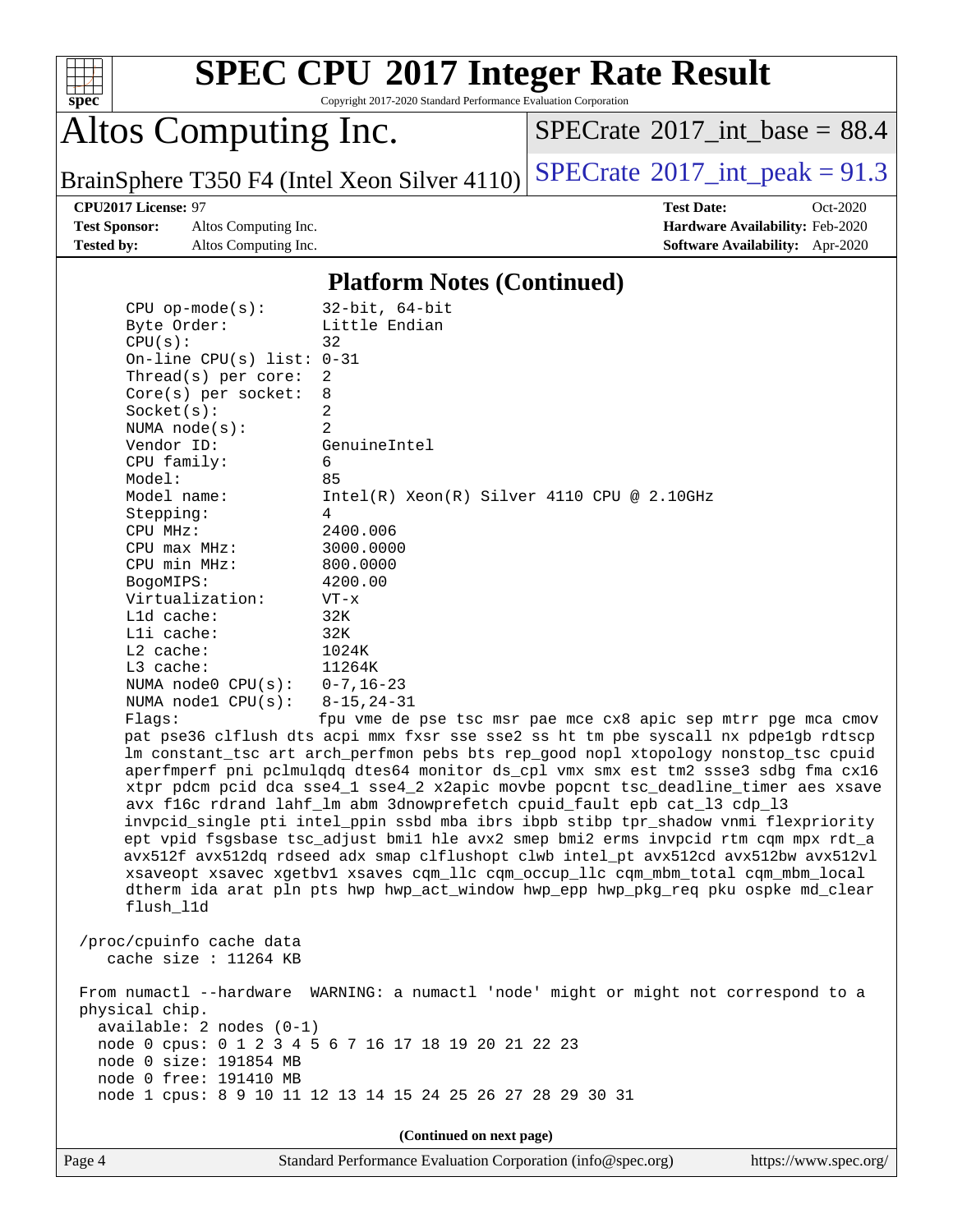| spec <sup>®</sup>                                                                                                                                                                                                                                                                                                                                                                                                                                                                                                                                                                                                                                                                                         | Copyright 2017-2020 Standard Performance Evaluation Corporation                                                                                                                                                                                                                                                                                                  | <b>SPEC CPU®2017 Integer Rate Result</b>                                                                                                                                                                                                                                                                                                                                                                                                                                                                                                          |  |  |  |  |
|-----------------------------------------------------------------------------------------------------------------------------------------------------------------------------------------------------------------------------------------------------------------------------------------------------------------------------------------------------------------------------------------------------------------------------------------------------------------------------------------------------------------------------------------------------------------------------------------------------------------------------------------------------------------------------------------------------------|------------------------------------------------------------------------------------------------------------------------------------------------------------------------------------------------------------------------------------------------------------------------------------------------------------------------------------------------------------------|---------------------------------------------------------------------------------------------------------------------------------------------------------------------------------------------------------------------------------------------------------------------------------------------------------------------------------------------------------------------------------------------------------------------------------------------------------------------------------------------------------------------------------------------------|--|--|--|--|
| Altos Computing Inc.                                                                                                                                                                                                                                                                                                                                                                                                                                                                                                                                                                                                                                                                                      |                                                                                                                                                                                                                                                                                                                                                                  | $SPECTate$ <sup>®</sup> 2017 int base = 88.4                                                                                                                                                                                                                                                                                                                                                                                                                                                                                                      |  |  |  |  |
|                                                                                                                                                                                                                                                                                                                                                                                                                                                                                                                                                                                                                                                                                                           | BrainSphere T350 F4 (Intel Xeon Silver 4110)                                                                                                                                                                                                                                                                                                                     | $SPECTate^{\circ}2017\_int\_peak = 91.3$                                                                                                                                                                                                                                                                                                                                                                                                                                                                                                          |  |  |  |  |
| CPU2017 License: 97                                                                                                                                                                                                                                                                                                                                                                                                                                                                                                                                                                                                                                                                                       |                                                                                                                                                                                                                                                                                                                                                                  | <b>Test Date:</b><br>Oct-2020                                                                                                                                                                                                                                                                                                                                                                                                                                                                                                                     |  |  |  |  |
| <b>Test Sponsor:</b><br>Altos Computing Inc.                                                                                                                                                                                                                                                                                                                                                                                                                                                                                                                                                                                                                                                              |                                                                                                                                                                                                                                                                                                                                                                  | Hardware Availability: Feb-2020                                                                                                                                                                                                                                                                                                                                                                                                                                                                                                                   |  |  |  |  |
| <b>Tested by:</b><br>Altos Computing Inc.                                                                                                                                                                                                                                                                                                                                                                                                                                                                                                                                                                                                                                                                 |                                                                                                                                                                                                                                                                                                                                                                  | Software Availability: Apr-2020                                                                                                                                                                                                                                                                                                                                                                                                                                                                                                                   |  |  |  |  |
|                                                                                                                                                                                                                                                                                                                                                                                                                                                                                                                                                                                                                                                                                                           | <b>Platform Notes (Continued)</b>                                                                                                                                                                                                                                                                                                                                |                                                                                                                                                                                                                                                                                                                                                                                                                                                                                                                                                   |  |  |  |  |
| node 1 size: 193506 MB<br>node 1 free: 192983 MB<br>node distances:<br>$\overline{0}$<br>node<br>1<br>0:<br>10<br>21<br>1:<br>21<br>10<br>From /proc/meminfo<br>MemTotal:<br>HugePages_Total:<br>Hugepagesize:<br>From /etc/*release* /etc/*version*<br>os-release:<br>VERSION="8.1 (Ootpa)"<br>ID="rhel"<br>ID LIKE="fedora"<br>VERSION_ID="8.1"<br>PLATFORM_ID="platform:el8"<br>ANSI_COLOR="0;31"<br>uname $-a$ :<br>x86_64 x86_64 x86_64 GNU/Linux<br>CVE-2018-3620 (L1 Terminal Fault):<br>Microarchitectural Data Sampling:<br>CVE-2017-5754 (Meltdown):<br>CVE-2017-5753 (Spectre variant 1):<br>$CVE-2017-5715$ (Spectre variant 2):<br>run-level 3 Oct 14 02:29<br>SPEC is set to: /home/cpu2017 | 394609832 kB<br>0<br>2048 kB<br>NAME="Red Hat Enterprise Linux"<br>PRETTY_NAME="Red Hat Enterprise Linux 8.1 (Ootpa)"<br>redhat-release: Red Hat Enterprise Linux release 8.1 (Ootpa)<br>system-release: Red Hat Enterprise Linux release 8.1 (Ootpa)<br>system-release-cpe: cpe:/o:redhat:enterprise_linux:8.1:ga<br>Kernel self-reported vulnerability status: | Linux localhost.localdomain 4.18.0-147.el8.x86_64 #1 SMP Thu Sep 26 15:52:44 UTC 2019<br>Mitigation: PTE Inversion; VMX: conditional<br>cache flushes, SMT vulnerable<br>Mitigation: Clear CPU buffers; SMT vulnerable<br>Mitigation: PTI<br>CVE-2018-3639 (Speculative Store Bypass): Mitigation: Speculative Store Bypass disabled<br>via prctl and seccomp<br>Mitigation: usercopy/swapgs barriers and __user<br>pointer sanitization<br>Mitigation: Full generic retpoline, IBPB:<br>conditional, IBRS_FW, STIBP: conditional, RSB<br>filling |  |  |  |  |
|                                                                                                                                                                                                                                                                                                                                                                                                                                                                                                                                                                                                                                                                                                           |                                                                                                                                                                                                                                                                                                                                                                  |                                                                                                                                                                                                                                                                                                                                                                                                                                                                                                                                                   |  |  |  |  |
| (Continued on next page)                                                                                                                                                                                                                                                                                                                                                                                                                                                                                                                                                                                                                                                                                  |                                                                                                                                                                                                                                                                                                                                                                  |                                                                                                                                                                                                                                                                                                                                                                                                                                                                                                                                                   |  |  |  |  |
| Page 5                                                                                                                                                                                                                                                                                                                                                                                                                                                                                                                                                                                                                                                                                                    | Standard Performance Evaluation Corporation (info@spec.org)                                                                                                                                                                                                                                                                                                      | https://www.spec.org/                                                                                                                                                                                                                                                                                                                                                                                                                                                                                                                             |  |  |  |  |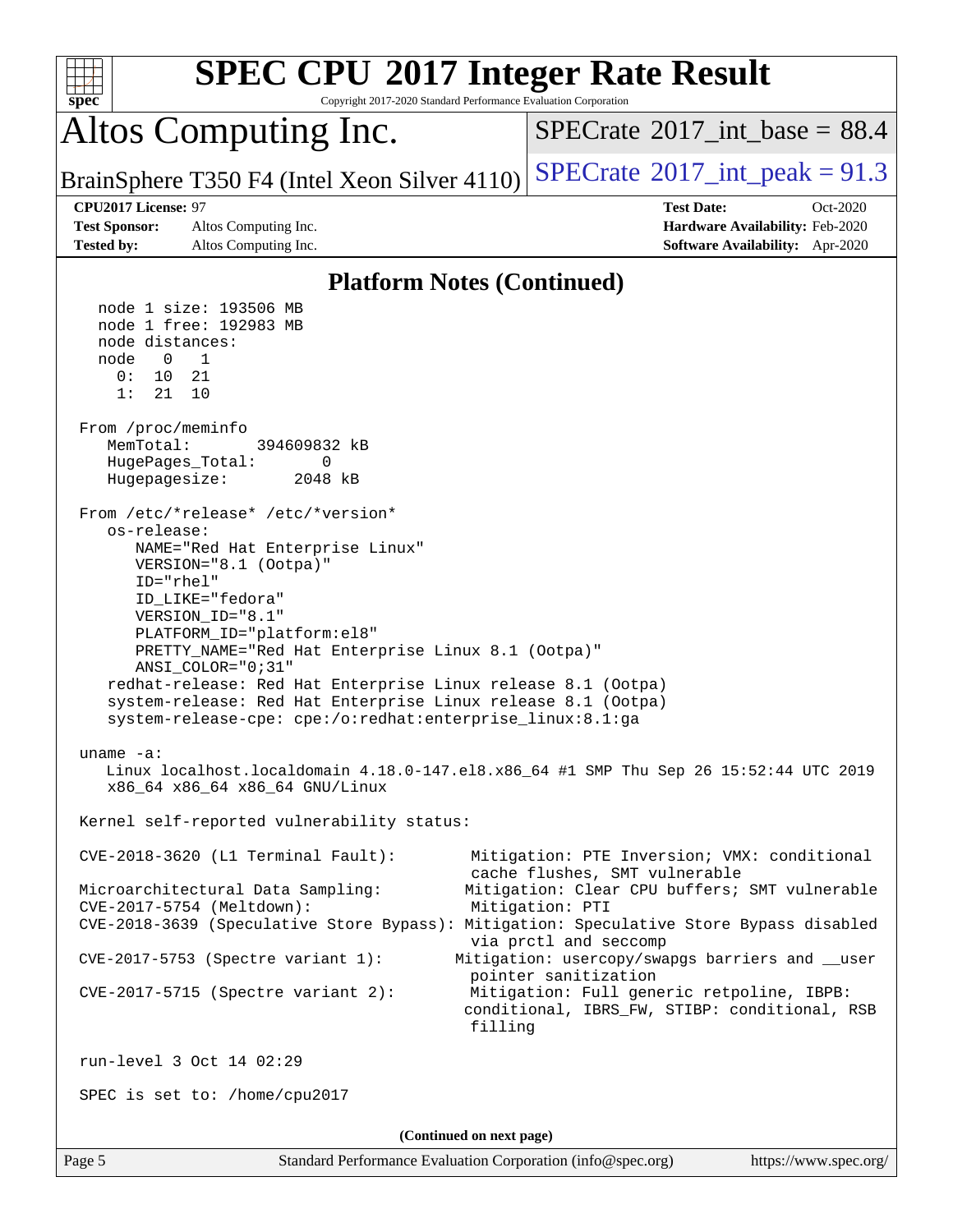

Copyright 2017-2020 Standard Performance Evaluation Corporation

# Altos Computing Inc.

[SPECrate](http://www.spec.org/auto/cpu2017/Docs/result-fields.html#SPECrate2017intbase)®2017 int\_base =  $88.4$ 

BrainSphere T350 F4 (Intel Xeon Silver  $4110$ ) [SPECrate](http://www.spec.org/auto/cpu2017/Docs/result-fields.html#SPECrate2017intpeak)<sup>®</sup>[2017\\_int\\_peak =](http://www.spec.org/auto/cpu2017/Docs/result-fields.html#SPECrate2017intpeak) 91.3

**[Test Sponsor:](http://www.spec.org/auto/cpu2017/Docs/result-fields.html#TestSponsor)** Altos Computing Inc. **[Hardware Availability:](http://www.spec.org/auto/cpu2017/Docs/result-fields.html#HardwareAvailability)** Feb-2020 **[Tested by:](http://www.spec.org/auto/cpu2017/Docs/result-fields.html#Testedby)** Altos Computing Inc. **[Software Availability:](http://www.spec.org/auto/cpu2017/Docs/result-fields.html#SoftwareAvailability)** Apr-2020

**[CPU2017 License:](http://www.spec.org/auto/cpu2017/Docs/result-fields.html#CPU2017License)** 97 **[Test Date:](http://www.spec.org/auto/cpu2017/Docs/result-fields.html#TestDate)** Oct-2020

### **[Platform Notes \(Continued\)](http://www.spec.org/auto/cpu2017/Docs/result-fields.html#PlatformNotes)**

 Filesystem Type Size Used Avail Use% Mounted on /dev/mapper/rhel-home xfs 392G 88G 304G 23% /home

 From /sys/devices/virtual/dmi/id BIOS: GIGABYTE R11 02/25/2020 Vendor: Altos Product: BrainSphere R389 F4 Product Family: Server Serial: GIGBN82521A0007

 Additional information from dmidecode follows. WARNING: Use caution when you interpret this section. The 'dmidecode' program reads system data which is "intended to allow hardware to be accurately determined", but the intent may not be met, as there are frequent changes to hardware, firmware, and the "DMTF SMBIOS" standard. Memory:

 12x NO DIMM NO DIMM 12x Samsung M393A4K40DB3-CWE 32 GB 2 rank 3200

(End of data from sysinfo program)

## **[Compiler Version Notes](http://www.spec.org/auto/cpu2017/Docs/result-fields.html#CompilerVersionNotes)**

Page 6 Standard Performance Evaluation Corporation [\(info@spec.org\)](mailto:info@spec.org) <https://www.spec.org/> ==============================================================================  $C \qquad \qquad \vert$  502.gcc  $r(\text{peak})$ ------------------------------------------------------------------------------ Intel(R) C Compiler for applications running on IA-32, Version 2021.1 NextGen Build 20200304 Copyright (C) 1985-2020 Intel Corporation. All rights reserved. ------------------------------------------------------------------------------ ============================================================================== C  $| 500.\text{perlbench_r(base)} 502.\text{gcc_r(base)} 505.\text{mcf_r(base)} peak\rangle$  | 525.x264\_r(base, peak) 557.xz\_r(base) ------------------------------------------------------------------------------ Intel(R) C Compiler for applications running on Intel(R) 64, Version 2021.1 NextGen Build 20200304 Copyright (C) 1985-2020 Intel Corporation. All rights reserved. ------------------------------------------------------------------------------ ============================================================================== C | 500.perlbench\_r(peak) 557.xz\_r(peak) ------------------------------------------------------------------------------ Intel(R) C Intel(R) 64 Compiler for applications running on Intel(R)  $64$ , Version 19.1.1.217 Build 20200306 Copyright (C) 1985-2020 Intel Corporation. All rights reserved. ------------------------------------------------------------------------------ **(Continued on next page)**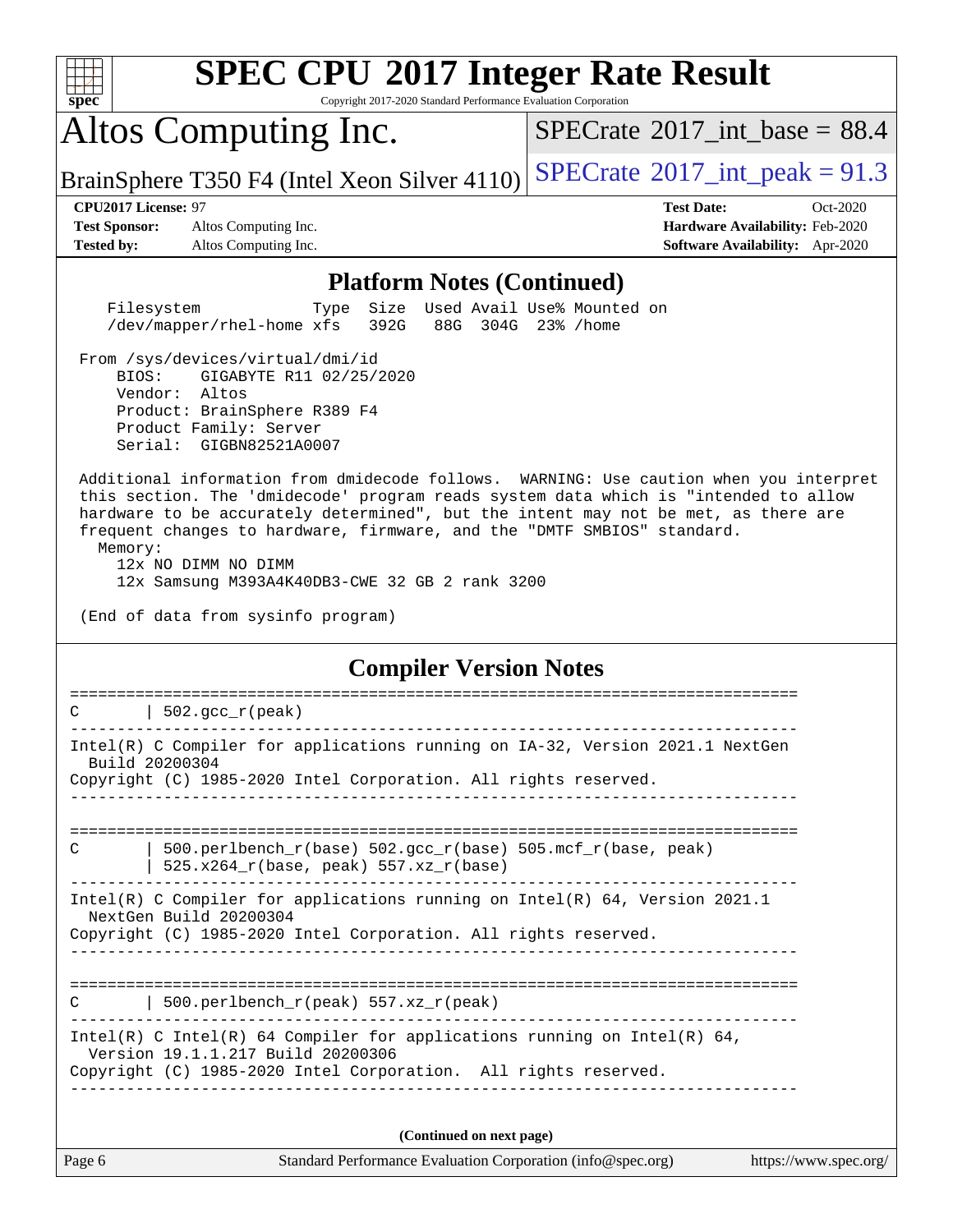

Copyright 2017-2020 Standard Performance Evaluation Corporation

Altos Computing Inc.

 $SPECTate$ <sup>®</sup>[2017\\_int\\_base =](http://www.spec.org/auto/cpu2017/Docs/result-fields.html#SPECrate2017intbase) 88.4

BrainSphere T350 F4 (Intel Xeon Silver 4110) [SPECrate](http://www.spec.org/auto/cpu2017/Docs/result-fields.html#SPECrate2017intpeak)<sup>®</sup>[2017\\_int\\_peak =](http://www.spec.org/auto/cpu2017/Docs/result-fields.html#SPECrate2017intpeak) 91.3

**[Test Sponsor:](http://www.spec.org/auto/cpu2017/Docs/result-fields.html#TestSponsor)** Altos Computing Inc. **[Hardware Availability:](http://www.spec.org/auto/cpu2017/Docs/result-fields.html#HardwareAvailability)** Feb-2020 **[Tested by:](http://www.spec.org/auto/cpu2017/Docs/result-fields.html#Testedby)** Altos Computing Inc. **[Software Availability:](http://www.spec.org/auto/cpu2017/Docs/result-fields.html#SoftwareAvailability)** Apr-2020

**[CPU2017 License:](http://www.spec.org/auto/cpu2017/Docs/result-fields.html#CPU2017License)** 97 **[Test Date:](http://www.spec.org/auto/cpu2017/Docs/result-fields.html#TestDate)** Oct-2020

## **[Compiler Version Notes \(Continued\)](http://www.spec.org/auto/cpu2017/Docs/result-fields.html#CompilerVersionNotes)**

| Page 7 | Standard Performance Evaluation Corporation (info@spec.org)                                                   | https://www.spec.org/ |
|--------|---------------------------------------------------------------------------------------------------------------|-----------------------|
|        | (Continued on next page)                                                                                      |                       |
|        | Intel(R) C Intel(R) 64 Compiler for applications running on Intel(R) 64,                                      |                       |
|        | 500.perlbench_r(peak) 557.xz_r(peak)                                                                          |                       |
|        |                                                                                                               |                       |
|        | Copyright (C) 1985-2020 Intel Corporation. All rights reserved.                                               |                       |
|        | Intel(R) C Compiler for applications running on Intel(R) 64, Version 2021.1<br>NextGen Build 20200304         |                       |
| C      | 500.perlbench_r(base) 502.gcc_r(base) 505.mcf_r(base, peak)<br>525.x264_r(base, peak) 557.xz_r(base)          |                       |
|        |                                                                                                               |                       |
|        | Build 20200304<br>Copyright (C) 1985-2020 Intel Corporation. All rights reserved.                             |                       |
|        | Intel(R) C Compiler for applications running on IA-32, Version 2021.1 NextGen                                 |                       |
|        | $C$   502.gcc_r(peak)                                                                                         |                       |
|        | Copyright (C) 1985-2020 Intel Corporation. All rights reserved.                                               |                       |
|        | Intel(R) C Intel(R) 64 Compiler for applications running on Intel(R) 64,<br>Version 19.1.1.217 Build 20200306 |                       |
| C.     | 500.perlbench_r(peak) 557.xz_r(peak)                                                                          |                       |
|        |                                                                                                               |                       |
|        | Copyright (C) 1985-2020 Intel Corporation. All rights reserved.                                               |                       |
|        | Intel(R) C Compiler for applications running on Intel(R) 64, Version 2021.1<br>NextGen Build 20200304         |                       |
| C      | 500.perlbench_r(base) 502.gcc_r(base) 505.mcf_r(base, peak)<br>$525.x264_r(base, peak) 557.xz_r(base)$        |                       |
|        |                                                                                                               |                       |
|        | Build 20200304<br>Copyright (C) 1985-2020 Intel Corporation. All rights reserved.                             |                       |
|        | Intel(R) C Compiler for applications running on IA-32, Version 2021.1 NextGen                                 |                       |
|        | $502.$ gcc_r(peak)                                                                                            |                       |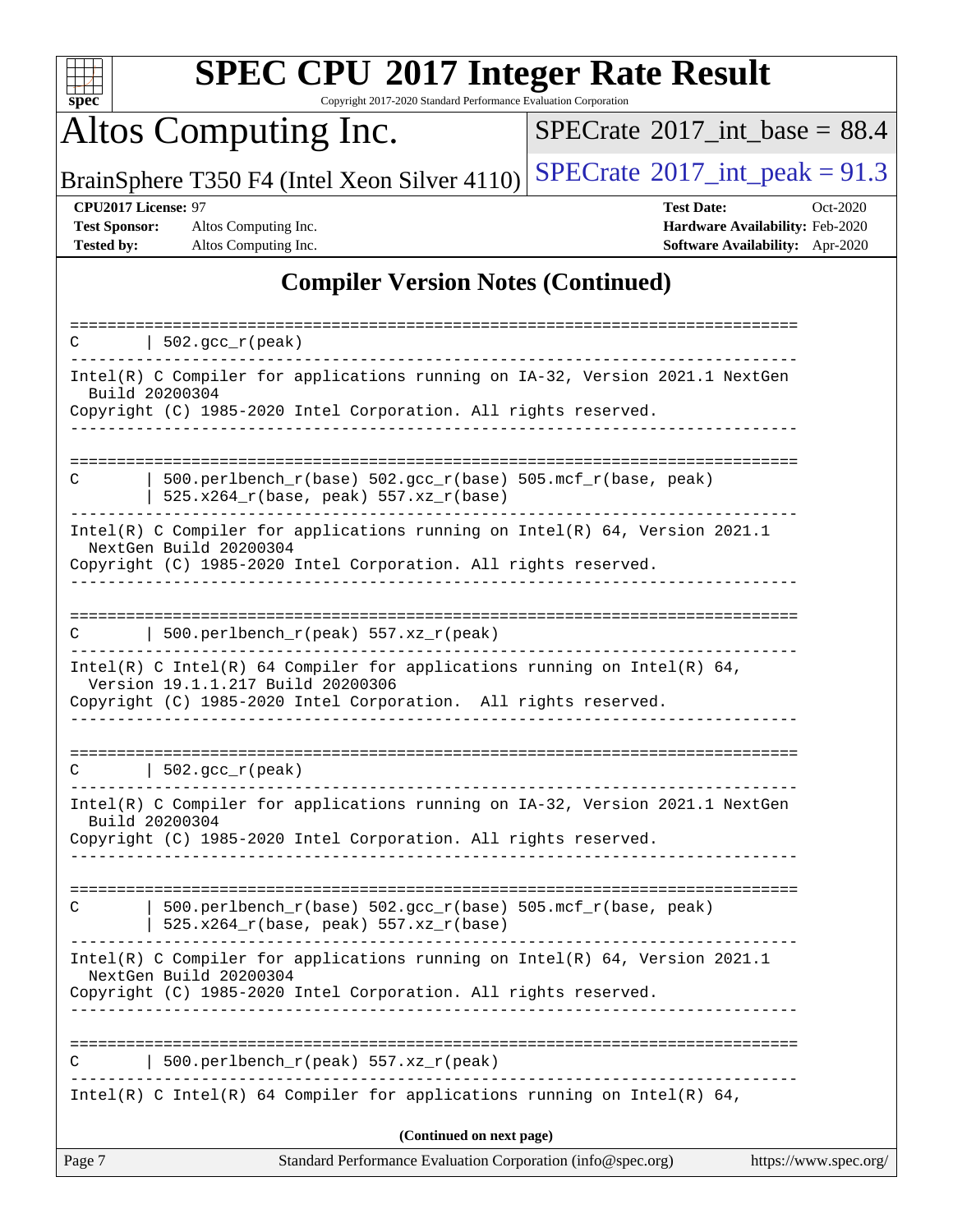| <b>SPEC CPU®2017 Integer Rate Result</b>                                                                                                                                                                                                                                                                                                                                                                                                                 |                                              |  |  |  |  |
|----------------------------------------------------------------------------------------------------------------------------------------------------------------------------------------------------------------------------------------------------------------------------------------------------------------------------------------------------------------------------------------------------------------------------------------------------------|----------------------------------------------|--|--|--|--|
| Copyright 2017-2020 Standard Performance Evaluation Corporation<br>$Spec^*$                                                                                                                                                                                                                                                                                                                                                                              |                                              |  |  |  |  |
| Altos Computing Inc.                                                                                                                                                                                                                                                                                                                                                                                                                                     | $SPECrate^{\circ}2017$ int base = 88.4       |  |  |  |  |
| BrainSphere T350 F4 (Intel Xeon Silver 4110)                                                                                                                                                                                                                                                                                                                                                                                                             | $SPECTate$ <sup>®</sup> 2017_int_peak = 91.3 |  |  |  |  |
| CPU2017 License: 97                                                                                                                                                                                                                                                                                                                                                                                                                                      | <b>Test Date:</b><br>$Oct-2020$              |  |  |  |  |
| <b>Test Sponsor:</b><br>Altos Computing Inc.                                                                                                                                                                                                                                                                                                                                                                                                             | Hardware Availability: Feb-2020              |  |  |  |  |
| <b>Tested by:</b><br>Altos Computing Inc.                                                                                                                                                                                                                                                                                                                                                                                                                | Software Availability: Apr-2020              |  |  |  |  |
| <b>Compiler Version Notes (Continued)</b><br>Version 19.1.1.217 Build 20200306<br>Copyright (C) 1985-2020 Intel Corporation. All rights reserved.<br>520.omnetpp_r(base, peak) 523.xalancbmk_r(base, peak)<br>$C++$<br>531.deepsjeng_r(base, peak) 541.leela_r(base, peak)<br>Intel(R) C++ Compiler for applications running on Intel(R) 64, Version 2021.1<br>NextGen Build 20200304<br>Copyright (C) 1985-2020 Intel Corporation. All rights reserved. |                                              |  |  |  |  |
| Fortran   548.exchange2_r(base, peak)<br>Intel(R) Fortran Intel(R) 64 Compiler for applications running on Intel(R)<br>64, Version 19.1.1.217 Build 20200306<br>Copyright (C) 1985-2020 Intel Corporation. All rights reserved.                                                                                                                                                                                                                          | ===================                          |  |  |  |  |
|                                                                                                                                                                                                                                                                                                                                                                                                                                                          |                                              |  |  |  |  |

## **[Base Compiler Invocation](http://www.spec.org/auto/cpu2017/Docs/result-fields.html#BaseCompilerInvocation)**

[C benchmarks](http://www.spec.org/auto/cpu2017/Docs/result-fields.html#Cbenchmarks): [icc](http://www.spec.org/cpu2017/results/res2020q4/cpu2017-20201015-24218.flags.html#user_CCbase_intel_icc_66fc1ee009f7361af1fbd72ca7dcefbb700085f36577c54f309893dd4ec40d12360134090235512931783d35fd58c0460139e722d5067c5574d8eaf2b3e37e92)

[C++ benchmarks:](http://www.spec.org/auto/cpu2017/Docs/result-fields.html#CXXbenchmarks) [icpc](http://www.spec.org/cpu2017/results/res2020q4/cpu2017-20201015-24218.flags.html#user_CXXbase_intel_icpc_c510b6838c7f56d33e37e94d029a35b4a7bccf4766a728ee175e80a419847e808290a9b78be685c44ab727ea267ec2f070ec5dc83b407c0218cded6866a35d07)

[Fortran benchmarks](http://www.spec.org/auto/cpu2017/Docs/result-fields.html#Fortranbenchmarks): [ifort](http://www.spec.org/cpu2017/results/res2020q4/cpu2017-20201015-24218.flags.html#user_FCbase_intel_ifort_8111460550e3ca792625aed983ce982f94888b8b503583aa7ba2b8303487b4d8a21a13e7191a45c5fd58ff318f48f9492884d4413fa793fd88dd292cad7027ca)

## **[Base Portability Flags](http://www.spec.org/auto/cpu2017/Docs/result-fields.html#BasePortabilityFlags)**

 500.perlbench\_r: [-DSPEC\\_LP64](http://www.spec.org/cpu2017/results/res2020q4/cpu2017-20201015-24218.flags.html#b500.perlbench_r_basePORTABILITY_DSPEC_LP64) [-DSPEC\\_LINUX\\_X64](http://www.spec.org/cpu2017/results/res2020q4/cpu2017-20201015-24218.flags.html#b500.perlbench_r_baseCPORTABILITY_DSPEC_LINUX_X64) 502.gcc\_r: [-DSPEC\\_LP64](http://www.spec.org/cpu2017/results/res2020q4/cpu2017-20201015-24218.flags.html#suite_basePORTABILITY502_gcc_r_DSPEC_LP64) 505.mcf\_r: [-DSPEC\\_LP64](http://www.spec.org/cpu2017/results/res2020q4/cpu2017-20201015-24218.flags.html#suite_basePORTABILITY505_mcf_r_DSPEC_LP64) 520.omnetpp\_r: [-DSPEC\\_LP64](http://www.spec.org/cpu2017/results/res2020q4/cpu2017-20201015-24218.flags.html#suite_basePORTABILITY520_omnetpp_r_DSPEC_LP64) 523.xalancbmk\_r: [-DSPEC\\_LP64](http://www.spec.org/cpu2017/results/res2020q4/cpu2017-20201015-24218.flags.html#suite_basePORTABILITY523_xalancbmk_r_DSPEC_LP64) [-DSPEC\\_LINUX](http://www.spec.org/cpu2017/results/res2020q4/cpu2017-20201015-24218.flags.html#b523.xalancbmk_r_baseCXXPORTABILITY_DSPEC_LINUX) 525.x264\_r: [-DSPEC\\_LP64](http://www.spec.org/cpu2017/results/res2020q4/cpu2017-20201015-24218.flags.html#suite_basePORTABILITY525_x264_r_DSPEC_LP64) 531.deepsjeng\_r: [-DSPEC\\_LP64](http://www.spec.org/cpu2017/results/res2020q4/cpu2017-20201015-24218.flags.html#suite_basePORTABILITY531_deepsjeng_r_DSPEC_LP64) 541.leela\_r: [-DSPEC\\_LP64](http://www.spec.org/cpu2017/results/res2020q4/cpu2017-20201015-24218.flags.html#suite_basePORTABILITY541_leela_r_DSPEC_LP64) 548.exchange2\_r: [-DSPEC\\_LP64](http://www.spec.org/cpu2017/results/res2020q4/cpu2017-20201015-24218.flags.html#suite_basePORTABILITY548_exchange2_r_DSPEC_LP64)

**(Continued on next page)**

Page 8 Standard Performance Evaluation Corporation [\(info@spec.org\)](mailto:info@spec.org) <https://www.spec.org/>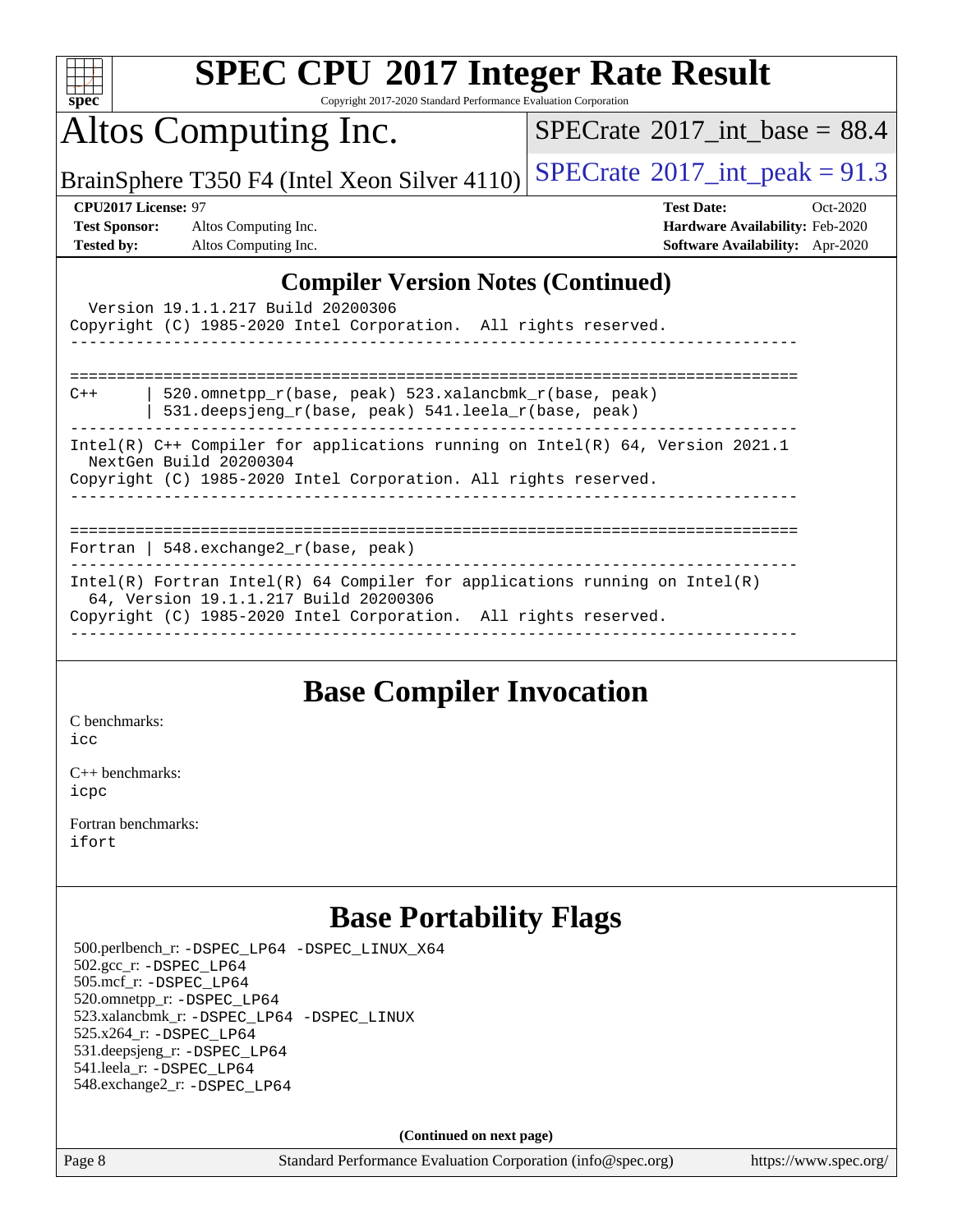

Copyright 2017-2020 Standard Performance Evaluation Corporation

# Altos Computing Inc.

[SPECrate](http://www.spec.org/auto/cpu2017/Docs/result-fields.html#SPECrate2017intbase)<sup>®</sup>2017 int\_base =  $88.4$ 

BrainSphere T350 F4 (Intel Xeon Silver  $4110$ ) [SPECrate](http://www.spec.org/auto/cpu2017/Docs/result-fields.html#SPECrate2017intpeak)<sup>®</sup>[2017\\_int\\_peak =](http://www.spec.org/auto/cpu2017/Docs/result-fields.html#SPECrate2017intpeak) 91.3

**[Test Sponsor:](http://www.spec.org/auto/cpu2017/Docs/result-fields.html#TestSponsor)** Altos Computing Inc. **[Hardware Availability:](http://www.spec.org/auto/cpu2017/Docs/result-fields.html#HardwareAvailability)** Feb-2020 **[Tested by:](http://www.spec.org/auto/cpu2017/Docs/result-fields.html#Testedby)** Altos Computing Inc. **[Software Availability:](http://www.spec.org/auto/cpu2017/Docs/result-fields.html#SoftwareAvailability)** Apr-2020

**[CPU2017 License:](http://www.spec.org/auto/cpu2017/Docs/result-fields.html#CPU2017License)** 97 **[Test Date:](http://www.spec.org/auto/cpu2017/Docs/result-fields.html#TestDate)** Oct-2020

## **[Base Portability Flags \(Continued\)](http://www.spec.org/auto/cpu2017/Docs/result-fields.html#BasePortabilityFlags)**

557.xz\_r: [-DSPEC\\_LP64](http://www.spec.org/cpu2017/results/res2020q4/cpu2017-20201015-24218.flags.html#suite_basePORTABILITY557_xz_r_DSPEC_LP64)

## **[Base Optimization Flags](http://www.spec.org/auto/cpu2017/Docs/result-fields.html#BaseOptimizationFlags)**

[C benchmarks](http://www.spec.org/auto/cpu2017/Docs/result-fields.html#Cbenchmarks):

[-m64](http://www.spec.org/cpu2017/results/res2020q4/cpu2017-20201015-24218.flags.html#user_CCbase_m64-icc) [-qnextgen](http://www.spec.org/cpu2017/results/res2020q4/cpu2017-20201015-24218.flags.html#user_CCbase_f-qnextgen) [-std=c11](http://www.spec.org/cpu2017/results/res2020q4/cpu2017-20201015-24218.flags.html#user_CCbase_std-icc-std_0e1c27790398a4642dfca32ffe6c27b5796f9c2d2676156f2e42c9c44eaad0c049b1cdb667a270c34d979996257aeb8fc440bfb01818dbc9357bd9d174cb8524) [-Wl,-plugin-opt=-x86-branches-within-32B-boundaries](http://www.spec.org/cpu2017/results/res2020q4/cpu2017-20201015-24218.flags.html#user_CCbase_f-x86-branches-within-32B-boundaries_0098b4e4317ae60947b7b728078a624952a08ac37a3c797dfb4ffeb399e0c61a9dd0f2f44ce917e9361fb9076ccb15e7824594512dd315205382d84209e912f3) [-Wl,-z,muldefs](http://www.spec.org/cpu2017/results/res2020q4/cpu2017-20201015-24218.flags.html#user_CCbase_link_force_multiple1_b4cbdb97b34bdee9ceefcfe54f4c8ea74255f0b02a4b23e853cdb0e18eb4525ac79b5a88067c842dd0ee6996c24547a27a4b99331201badda8798ef8a743f577) [-xCORE-AVX512](http://www.spec.org/cpu2017/results/res2020q4/cpu2017-20201015-24218.flags.html#user_CCbase_f-xCORE-AVX512) [-O3](http://www.spec.org/cpu2017/results/res2020q4/cpu2017-20201015-24218.flags.html#user_CCbase_f-O3) [-ffast-math](http://www.spec.org/cpu2017/results/res2020q4/cpu2017-20201015-24218.flags.html#user_CCbase_f-ffast-math) [-flto](http://www.spec.org/cpu2017/results/res2020q4/cpu2017-20201015-24218.flags.html#user_CCbase_f-flto) [-mfpmath=sse](http://www.spec.org/cpu2017/results/res2020q4/cpu2017-20201015-24218.flags.html#user_CCbase_f-mfpmath_70eb8fac26bde974f8ab713bc9086c5621c0b8d2f6c86f38af0bd7062540daf19db5f3a066d8c6684be05d84c9b6322eb3b5be6619d967835195b93d6c02afa1) [-funroll-loops](http://www.spec.org/cpu2017/results/res2020q4/cpu2017-20201015-24218.flags.html#user_CCbase_f-funroll-loops) [-fuse-ld=gold](http://www.spec.org/cpu2017/results/res2020q4/cpu2017-20201015-24218.flags.html#user_CCbase_f-fuse-ld_920b3586e2b8c6e0748b9c84fa9b744736ba725a32cab14ad8f3d4ad28eecb2f59d1144823d2e17006539a88734fe1fc08fc3035f7676166309105a78aaabc32) [-qopt-mem-layout-trans=4](http://www.spec.org/cpu2017/results/res2020q4/cpu2017-20201015-24218.flags.html#user_CCbase_f-qopt-mem-layout-trans_fa39e755916c150a61361b7846f310bcdf6f04e385ef281cadf3647acec3f0ae266d1a1d22d972a7087a248fd4e6ca390a3634700869573d231a252c784941a8) [-L/usr/local/IntelCompiler19/compilers\\_and\\_libraries\\_2020.1.217/linux/compiler/lib/intel64\\_lin](http://www.spec.org/cpu2017/results/res2020q4/cpu2017-20201015-24218.flags.html#user_CCbase_linkpath_2cb6f503891ebf8baee7515f4e7d4ec1217444d1d05903cc0091ac4158de400651d2b2313a9fa414cb8a8f0e16ab029634f5c6db340f400369c190d4db8a54a0) [-lqkmalloc](http://www.spec.org/cpu2017/results/res2020q4/cpu2017-20201015-24218.flags.html#user_CCbase_qkmalloc_link_lib_79a818439969f771c6bc311cfd333c00fc099dad35c030f5aab9dda831713d2015205805422f83de8875488a2991c0a156aaa600e1f9138f8fc37004abc96dc5)

### [C++ benchmarks](http://www.spec.org/auto/cpu2017/Docs/result-fields.html#CXXbenchmarks):

```
-m64 -qnextgen -Wl,-plugin-opt=-x86-branches-within-32B-boundaries
-Wl,-z,muldefs -xCORE-AVX512 -O3 -ffast-math -flto -mfpmath=sse
-funroll-loops -fuse-ld=gold -qopt-mem-layout-trans=4
-L/usr/local/IntelCompiler19/compilers_and_libraries_2020.1.217/linux/compiler/lib/intel64_lin
-lqkmalloc
```
### [Fortran benchmarks:](http://www.spec.org/auto/cpu2017/Docs/result-fields.html#Fortranbenchmarks)

```
-m64 -Wl,-plugin-opt=-x86-branches-within-32B-boundaries -Wl,-z,muldefs
-xCORE-AVX512 -O3 -ipo -no-prec-div -qopt-mem-layout-trans=4
-nostandard-realloc-lhs -align array32byte -auto
-mbranches-within-32B-boundaries
-L/usr/local/IntelCompiler19/compilers_and_libraries_2020.1.217/linux/compiler/lib/intel64_lin
-lqkmalloc
```
## **[Peak Compiler Invocation](http://www.spec.org/auto/cpu2017/Docs/result-fields.html#PeakCompilerInvocation)**

### [C benchmarks](http://www.spec.org/auto/cpu2017/Docs/result-fields.html#Cbenchmarks):

[icc](http://www.spec.org/cpu2017/results/res2020q4/cpu2017-20201015-24218.flags.html#user_CCpeak_intel_icc_66fc1ee009f7361af1fbd72ca7dcefbb700085f36577c54f309893dd4ec40d12360134090235512931783d35fd58c0460139e722d5067c5574d8eaf2b3e37e92)

[C++ benchmarks:](http://www.spec.org/auto/cpu2017/Docs/result-fields.html#CXXbenchmarks) [icpc](http://www.spec.org/cpu2017/results/res2020q4/cpu2017-20201015-24218.flags.html#user_CXXpeak_intel_icpc_c510b6838c7f56d33e37e94d029a35b4a7bccf4766a728ee175e80a419847e808290a9b78be685c44ab727ea267ec2f070ec5dc83b407c0218cded6866a35d07)

[Fortran benchmarks](http://www.spec.org/auto/cpu2017/Docs/result-fields.html#Fortranbenchmarks): [ifort](http://www.spec.org/cpu2017/results/res2020q4/cpu2017-20201015-24218.flags.html#user_FCpeak_intel_ifort_8111460550e3ca792625aed983ce982f94888b8b503583aa7ba2b8303487b4d8a21a13e7191a45c5fd58ff318f48f9492884d4413fa793fd88dd292cad7027ca)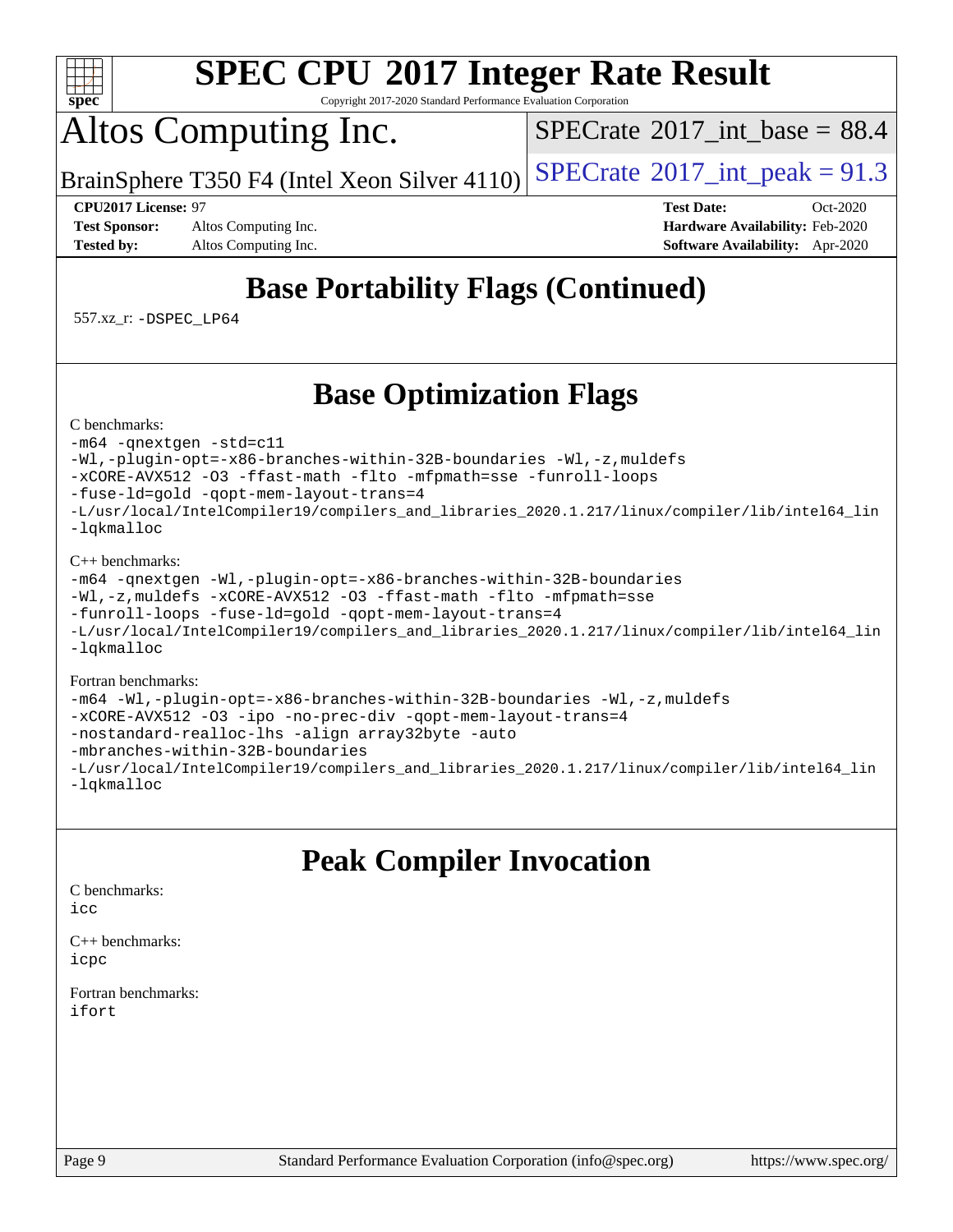

Copyright 2017-2020 Standard Performance Evaluation Corporation

# Altos Computing Inc.

[SPECrate](http://www.spec.org/auto/cpu2017/Docs/result-fields.html#SPECrate2017intbase)<sup>®</sup>2017 int\_base =  $88.4$ 

BrainSphere T350 F4 (Intel Xeon Silver  $4110$ ) [SPECrate](http://www.spec.org/auto/cpu2017/Docs/result-fields.html#SPECrate2017intpeak)®[2017\\_int\\_peak =](http://www.spec.org/auto/cpu2017/Docs/result-fields.html#SPECrate2017intpeak) 91.3

**[Test Sponsor:](http://www.spec.org/auto/cpu2017/Docs/result-fields.html#TestSponsor)** Altos Computing Inc. **[Hardware Availability:](http://www.spec.org/auto/cpu2017/Docs/result-fields.html#HardwareAvailability)** Feb-2020 **[Tested by:](http://www.spec.org/auto/cpu2017/Docs/result-fields.html#Testedby)** Altos Computing Inc. **[Software Availability:](http://www.spec.org/auto/cpu2017/Docs/result-fields.html#SoftwareAvailability)** Apr-2020

**[CPU2017 License:](http://www.spec.org/auto/cpu2017/Docs/result-fields.html#CPU2017License)** 97 **[Test Date:](http://www.spec.org/auto/cpu2017/Docs/result-fields.html#TestDate)** Oct-2020

## **[Peak Portability Flags](http://www.spec.org/auto/cpu2017/Docs/result-fields.html#PeakPortabilityFlags)**

 500.perlbench\_r: [-DSPEC\\_LP64](http://www.spec.org/cpu2017/results/res2020q4/cpu2017-20201015-24218.flags.html#b500.perlbench_r_peakPORTABILITY_DSPEC_LP64) [-DSPEC\\_LINUX\\_X64](http://www.spec.org/cpu2017/results/res2020q4/cpu2017-20201015-24218.flags.html#b500.perlbench_r_peakCPORTABILITY_DSPEC_LINUX_X64) 502.gcc\_r: [-D\\_FILE\\_OFFSET\\_BITS=64](http://www.spec.org/cpu2017/results/res2020q4/cpu2017-20201015-24218.flags.html#user_peakPORTABILITY502_gcc_r_file_offset_bits_64_5ae949a99b284ddf4e95728d47cb0843d81b2eb0e18bdfe74bbf0f61d0b064f4bda2f10ea5eb90e1dcab0e84dbc592acfc5018bc955c18609f94ddb8d550002c) 505.mcf\_r: [-DSPEC\\_LP64](http://www.spec.org/cpu2017/results/res2020q4/cpu2017-20201015-24218.flags.html#suite_peakPORTABILITY505_mcf_r_DSPEC_LP64) 520.omnetpp\_r: [-DSPEC\\_LP64](http://www.spec.org/cpu2017/results/res2020q4/cpu2017-20201015-24218.flags.html#suite_peakPORTABILITY520_omnetpp_r_DSPEC_LP64) 523.xalancbmk\_r: [-DSPEC\\_LP64](http://www.spec.org/cpu2017/results/res2020q4/cpu2017-20201015-24218.flags.html#suite_peakPORTABILITY523_xalancbmk_r_DSPEC_LP64) [-DSPEC\\_LINUX](http://www.spec.org/cpu2017/results/res2020q4/cpu2017-20201015-24218.flags.html#b523.xalancbmk_r_peakCXXPORTABILITY_DSPEC_LINUX) 525.x264\_r: [-DSPEC\\_LP64](http://www.spec.org/cpu2017/results/res2020q4/cpu2017-20201015-24218.flags.html#suite_peakPORTABILITY525_x264_r_DSPEC_LP64) 531.deepsjeng\_r: [-DSPEC\\_LP64](http://www.spec.org/cpu2017/results/res2020q4/cpu2017-20201015-24218.flags.html#suite_peakPORTABILITY531_deepsjeng_r_DSPEC_LP64) 541.leela\_r: [-DSPEC\\_LP64](http://www.spec.org/cpu2017/results/res2020q4/cpu2017-20201015-24218.flags.html#suite_peakPORTABILITY541_leela_r_DSPEC_LP64) 548.exchange2\_r: [-DSPEC\\_LP64](http://www.spec.org/cpu2017/results/res2020q4/cpu2017-20201015-24218.flags.html#suite_peakPORTABILITY548_exchange2_r_DSPEC_LP64) 557.xz\_r: [-DSPEC\\_LP64](http://www.spec.org/cpu2017/results/res2020q4/cpu2017-20201015-24218.flags.html#suite_peakPORTABILITY557_xz_r_DSPEC_LP64)

## **[Peak Optimization Flags](http://www.spec.org/auto/cpu2017/Docs/result-fields.html#PeakOptimizationFlags)**

[C benchmarks](http://www.spec.org/auto/cpu2017/Docs/result-fields.html#Cbenchmarks):

```
Page 10 Standard Performance Evaluation Corporation (info@spec.org) https://www.spec.org/
  500.perlbench_r: -Wl,-z,muldefs -prof-gen(pass 1) -prof-use(pass 2)
-xCORE-AVX512 -ipo -O3 -no-prec-div
-qopt-mem-layout-trans=4 -fno-strict-overflow
-mbranches-within-32B-boundaries
-L/usr/local/IntelCompiler19/compilers_and_libraries_2020.1.217/linux/compiler/lib/intel64_lin
-lqkmalloc
  502.gcc_r: -m32
-L/usr/local/IntelCompiler19/compilers_and_libraries_2020.1.217/linux/compiler/lib/ia32_lin
-std=gnu89
-Wl,-plugin-opt=-x86-branches-within-32B-boundaries
-Wl,-z,muldefs -fprofile-generate(pass 1)
-fprofile-use=default.profdata(pass 2) -xCORE-AVX512 -flto
-Ofast(pass 1) -O3 -ffast-math -qnextgen -fuse-ld=gold
-qopt-mem-layout-trans=4 -L/usr/local/jemalloc32-5.0.1/lib
-ljemalloc
  505.mcf_r: basepeak = yes
  525.x264_r: -m64 -qnextgen -std=c11
-Wl,-plugin-opt=-x86-branches-within-32B-boundaries
-Wl,-z,muldefs -xCORE-AVX512 -flto -O3 -ffast-math
-fuse-ld=gold -qopt-mem-layout-trans=4 -fno-alias
-L/usr/local/IntelCompiler19/compilers_and_libraries_2020.1.217/linux/compiler/lib/intel64_lin
-lqkmalloc
  557.xz_r: -Wl,-z,muldefs -xCORE-AVX512 -ipo -O3 -no-prec-div
-qopt-mem-layout-trans=4 -mbranches-within-32B-boundaries
-L/usr/local/IntelCompiler19/compilers_and_libraries_2020.1.217/linux/compiler/lib/intel64_lin
                                      (Continued on next page)
```